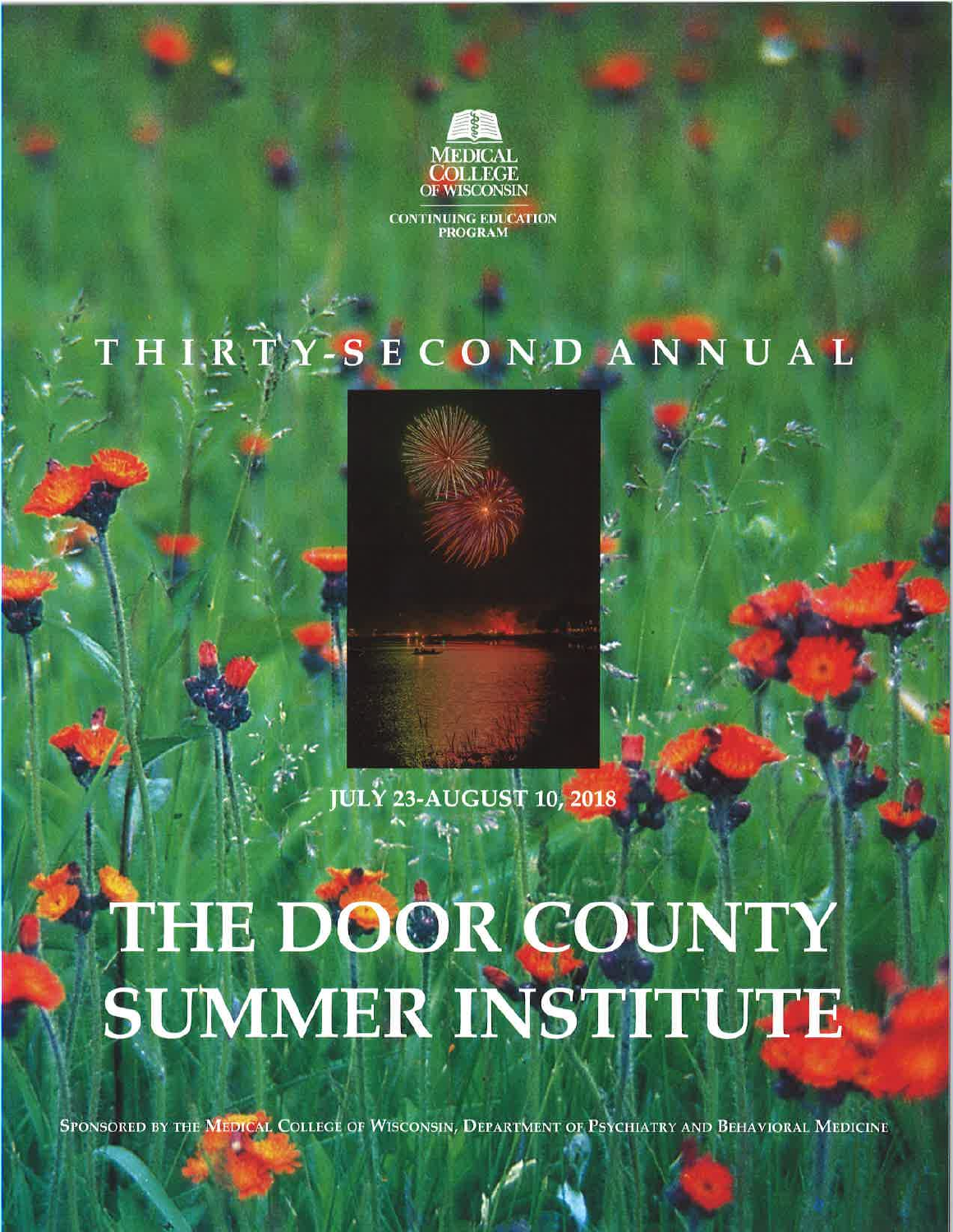# **greetings!**

Welcome to the Thirty-Second Annual Door County Summer Institute. We hope this year's offerings will assist you in your ongoing professional development while providing an opportunity to recharge and reinvigorate yourself in Door County.

#### **carlyle h. chan, Md**

Institute Director *Dr. Chan is Professor of Psychiatry and the Institute for Health and Society (Bioethics and Medical Humanities) at the Medical College of WI*

# **McW psychiatry department**

The Medical College of Wisconsin is a private medical school with a public mission of excellence in education, research, patient care, and community service. MCW ranks in the top third of all U.S. medical schools for federal research funding. The MCW Department of Psychiatry and Behavioral Medicine has a history of clinical and teaching excellence, combined with a renewed focus on research under the leadership of Chair Jon Lehrmann, MD.

# **about** Door County

Door County, WI, is an area of captivating scenic beauty. From its steep limestone bluffs to the spacious sand beaches, the 250-mile shoreline is both dramatic and serene. Almost every kind of outdoor activity is available, as the area has four state parks and many local parks, beaches, hiking trails, and golf courses.

# **Session information**

From July 23 to August 10, 2018, 13 separate sessions will comprise this year's Summer Institute. The 5-day sessions are held from 9:00 am to 12:15 pm, and 2-day sessions from 8:00 am to 12:15 pm, leaving afternoons free to explore the wonders of Door County. All seminars are held at the Landmark Resort in Egg Harbor, WI. A continental breakfast will be served daily. Casual dress is standard for all sessions.

# **Special needs**

Please call our office at (414) 955-7250 at least two weeks in advance of any session if you have special needs.

# **Session 1 - 5 Days**

**July 23-27, 2018 9:00 am-12:15 pm**

#### *Donald Meichenbaum, PhD*

#### **treatment of patients with Substance Abuse Disorders and various co-occurring psychiatric disorders**

Donald Meichenbaum, PhD, is Distinguished Professor Emeritus, University of Waterloo, Ontario, Canada, and Research Director of the Melissa Institute for Violence. He is one of the founders of cognitive behavior therapy, and in a survey of clinicians, he was voted "one of the ten most influential psychotherapists of the 20th Century." He has received a Lifetime Achievement Award from the Clinical Division of the American Psychological Association. His recent book *Roadmap to Resilience* offers specific examples of ways to bolster patient's resilience.

#### **Symposium** Description and Objectives

Recently, Dr. Meichenbaum has been a consultant to residential treatment centers and outpatient clinics that treat patients with addiction and co-occurring psychiatric disorders focusing on the treatment of opioid addictions. He has developed staff training manuals and patient worksheets on ways to conduct a comprehensive, integrated, phase-oriented treatment approach.

This workshop provides an opportunity to share both his clinical experience and the accompanying materials. Particular focus will be on patients who experience substance abuse disorders and complex PTSD, depression, and aggressive behaviors toward self and others. How to implement the core tasks of psychotherapy to achieve lasting changes will be presented. A detailed handout and a to-do list of clinical activities that can be implemented immediately will be provided.

#### **participants will:**

(1) Critically evaluate state of the art treatment options and learn how to spot hype in the field

 $(2)$  Learn ways to implement the core tasks of psychotherapy to achieve lasting changes

(3) Employ a case conceptualization model of risk and protective factors that informs assessment and treatment decision-making

(4) Learn how to help patients develop coping skills and bolster their resilience

**Monday** Incidence and impact of substance abuse and co-occurring disorders; Gender differences and treatment implications; Case conceptualization model; Developing sobriety scripts and accompanying coping skills; Network supports

**tuesday** Alternative treatment strategies; Choosing a residential treatment center; Core tasks of psychotherapy; Ways to achieve lasting changes

**Wednesday** Therapeutic alliance; Feedback informed treatment; Collaborative goal-setting; Relapse prevention; Ways to integrate 12 step programs and social network community-based interventions

**thursday** Integrative treatment programs; Emotional processing interventions; Ways to bolster resilience

**friday** Substance abuse disorders and risk of aggression toward self or others; Assessment of suicidal and aggressive behaviors; Putting it all together; A to-do list for attendees

# **Session 2 - 5 Days**

**July 23-27, 2018 9:00 am-12:15 pm**

*Ronald Siegel, PsyD*

#### **Mindfulness and compassion in psychotherapy: an educational retreat**

Ronald Siegel, PsyD, is Assistant Professor of Psychology, part time, at Harvard Medical School, where he has taught for over 35 years. He's a long-time student of mindfulness meditation, serves on the Board of Directors and faculty of the Institute for Meditation and Psychotherapy, and maintains a private clinical practice in Lincoln, MA. Dr. Siegel is coeditor of *Mindfulness and Psychotherapy*, 2nd Edition, author of *The Mindfulness Solution: Everyday Practices for Everyday Problems*, coeditor of *Wisdom and Compassion in Psychotherapy*, and coauthor of the professional guide *Sitting Together: Essential Skills for Mindfulness-Based Psychotherapy.*

#### **Symposium Description and Objectives**

Clinicians are discovering that mindfulness and compassion practices can enlighten and enliven their lives, both inside and outside the therapy hour. These techniques hold great promise for personal development and as a powerful method to enhance virtually all forms of psychotherapy. To incorporate these practices, we need an intellectual and intuitive understanding of them. In this symposium, a solid theoretical understanding of mindfulness from Buddhist and western perspectives will be developed. Instruction in meditation and the opportunity for personal practice in a relaxed and supportive atmosphere will be given.

Through lecture, demonstration, experiential exercise, and small group discussion, we will examine how mindfulness practice can enhance therapeutic presence and transform our understanding of psychological suffering across the diagnostic spectrum. Optional non-CME guided meditation practice will be offered Tuesday through Friday morning and on Wednesday afternoon at no extra charge. While this course is suitable for seasoned mindfulness practitioners, no prior experience with meditation is required.

#### **participants will:**

(1) Learn to practice personally and introduce clinically a variety of mindfulness and compassion practices

(2) Identify common denominators in psychological difficulties and how to address them with mindfulness and compassion (3) Explore how mindfulness and compassion can be tailored to the needs of clients,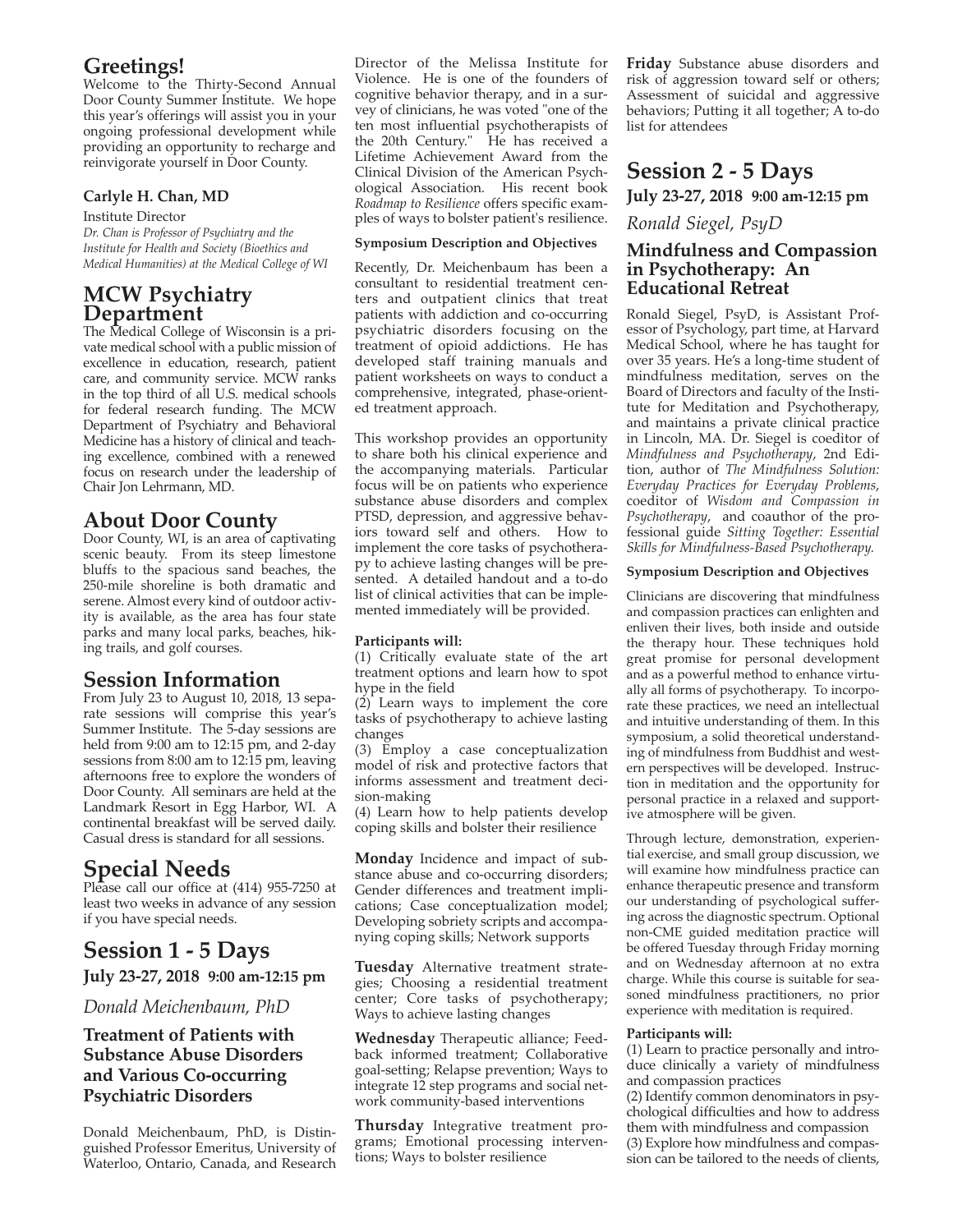including individuals with trauma histories (4) Review core dynamics of depression and anxiety and how mindfulness practices can help transform them

**Monday** Mindfulness and compassion; Narcissism, relationships, and deconstructing the self

**tuesday** The meditating therapist: Bearing witness to pain; Happiness: Lessons from science and Buddhist psychology

**Wednesday** Mindfulness and compassion retreat (with optional afternoon extension)

**Thursday** Tailoring techniques to the client; Depression; Mindfulness and compassion for parents and their children

**friday** Befriending anxiety; Beyond symptom management: Treating stress-related disorders; Overcoming obstacles

# **Session** 3 - 2 Days

**July 23-24, 2018 8:00 am-12:15 pm**

*Russell Barkley, PhD*

#### **adhd in children and adults: advances in diagnosis, nature, life course, and Management**

Russell Barkley, PhD, is Clinical Professor of Psychiatry at the Virginia Treatment Center for Children and the VA Commonwealth University Health Center. He has over 40 years of research and clinical experience in ADHD. He is board certified in Clinical Psychology, Clinical Child and Adolescent Psychology, and Clinical Neuropsychology. Dr. Barkley is a clinical scientist, educator, and practitioner who has published 25 books, rating scales, and clinical manuals as well as more than 290 scientific articles and book chapters related to the assessment and treatment of ADHD and related disorders. He has received awards from the American Psychological Association, American Academy of Pediatrics, American Board of Professional Psychology, New England Educational Institute, and Children and Adults with ADHD (CHADD).

#### **Symposium description and objectives**

ADHD is one of the most common childhood behavioral disorders, affecting up to 5 to 7 percent of the school-age population, accounting for the largest proportion of children referred to mental health programs in this country. Clinicians are increasingly aware that ADHD does not disappear over development and that many individuals with the disorder in childhood will continue to manifest into adulthood. ADHD will persist into adolescence in up to 80 percent of childhood cases, and up to 65-70 percent of these cases into adulthood.

This workshop will provide current information on the causes of ADHD, including neuro-anatomy, genetics, and potential environmental contributors to the disorder. We will also review the implications of current etiological research for understanding and management. We will focus on key developments in research on the most effective treatment treatments for ADHD as well as an overview of treatments deemed experimental and those that have been disproven or remain unproven.

#### **participants will:**

individuals with ADHD

(1) Understand the specific nature of the inhibition and attention deficits in ADHD (2) Review research findings on children and adults with high sluggish cognitive tempo

vs. ADHD

(3) Understand how childhood ADHD adversely affects various health outcomes (4) Improve knowledge of issues involved in selecting medications for the management of

**Monday** Advances in diagnosis; Update on executive functioning; Importance of emotion in managing ADHD; Sluggish cognitive tempo

**tuesday** Advances in etiologies and management of ADHD; Optimizing ADHD treatment; The impact of comorbidity

# **Session 4 - 2 Days**

**July 26-27, 2018 8:00 am-12:15 pm**

*Sara Swanson, PhD, Michelle Loman, PhD, & David Sabsevitz, PhD*

#### **current topics in tbi & clinical neuropsychology**

Sara Swanson, PhD, ABPP, is MCW Professor of Neurology and Division Chief of Neuropsychology. She provides clinical training for Neuropsychology Postdoctoral Fellows and is co-investigator on a NIH grant to study language fMRI in epilepsy surgery candidates.

David Sabsevitz, PhD, ABPP, is MCW Associate Professor of Neuropsychology specializing in the evaluation and treatment of adults with neurological, behavioral, and developmental disorders. He is the director of the Neuropsychology Brain Tumor Clinic.

Michelle Loman, PhD, is MCW Assistant Professor of Neuropsychology whose clinical and research interests focus on neuropsychological functioning and developmental outcomes of children and adolescents with traumatic brain injury (including concussion), congenital heart disease, and epilepsy.

#### **Symposium description and objectives**

Neuropsychology faculty from MCW will discuss cutting edge topics in clinical neuropsychology through case examples and current research. Workshops will address current thinking on assessment and management of pediatric concussions and describe the neuroanatomical correlates and cognitive constructs underlying a variety of neurobehavioral syndromes.

#### **participants will:**

(1) Describe objective injury parameters and cognitive sequelae in pediatric concussion/ mild traumatic brain injury

(2) Discuss symptom management and return to activity, and review factors which may influence recovery

(3) Identify neurobehavioral syndromes and their neuroanatomical correlates

(4) Review current models and cognitive constructs underlying neurobehavioral presentations of these syndromes

**thursday** Dr. Loman-Pediatric concussion/ mild traumatic brain injury; Neuro-psychological outcomes and typical sequelae; Factors affecting recovery course; Clinical management and treatment of symptoms; Return to activity decisions

**friday** Drs. Sabsevitz and Swanson-Clinical features and neuroanatomical correlates of common neurobehavioral syndromes; Current models of attention, memory, and language; Disconnection syndromes, aphasia, hemispatial neglect, and amnesia; Frontal lobe syndromes; Case examples

# **Session 5 - 2 days**

**July 30-31, 2018 8:00 am-12:15 pm**

*Thomas Heinrich, MD, & Christina Wichman, DO*

#### **caring for patients with Medical and psychiatric comorbidity**

Thomas Heinrich, MD, is Professor of Psychiatry and Family Medicine at MCW. He is director of the Froedtert Hospital CL service treating complex presentations of medical, surgical, and neuropsychiatric illnesses. Dr. Heinrich is Vice Chair for Clinical Services and is also Medical Director of Process Improvement of Inpatient Medical and Surgical Services at Froedtert Hospital.

Christina Wichman, DO, is Associate Professor of Psychiatry and OB-GYN at MCW. She completed residency in Psychiatry and fellowship in Psychosomatic Medicine at Mayo Clinic. She directs a co-located perinatal psychiatric service within the Department of OB-GYN and is Director of Women's Mental Health at MCW. She is Medical Director of The Periscope Project, a perinatal psychiatric teleconsultation service. She is director of the CL Fellowship, and Director of the CL service at Froedtert Hospital.

#### **Symposium Description and Objectives**

Consultation-Liaison Psychiatry is a subspecialty of psychiatry dealing with complex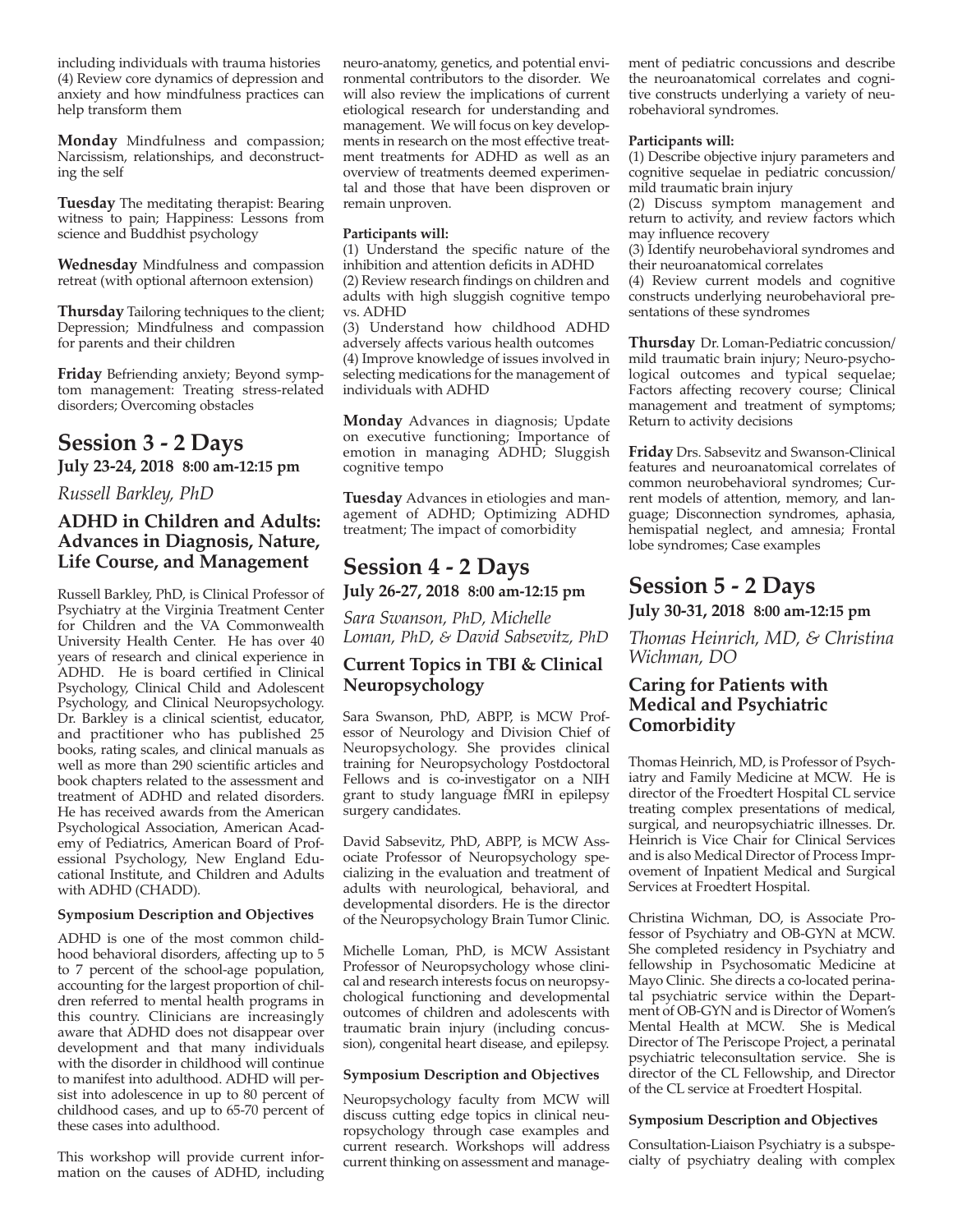comorbid psychiatric and medical illness. Over ten million Americans may suffer from co-morbid medical and psychiatric illnesses, making the need to evaluate, diagnose, and treat such individuals a significant public health issue. CL psychiatry not only has a home on medical and surgical units of general medical hospitals, it is expanding to include models of collaborative care with primary and subspecialty medical care settings with mental health providers playing a key role in developing integrated care models for patients with psychiatric conditions.

This symposium provides an overview on some of the most common and interesting topics in the field of CL psychiatry including cardiac and pulmonary disease, traumatic brain injury and diabetes, women's mental health, as well as dementia and stroke. These topics will be taught in a stimulating and interactive, often case-based, manner.

#### **participants will:**

(1) Appreciate the complex and significant bidirectional relationship between medical illnesses and mental health

(2) Explain how medical illnesses can present with psychiatric signs and symptoms

(3) Differentiate ways mental health providers can integrate into medical and surgical settings

(4) Describe pharmacologic and psychological management strategies of psychiatric symptoms that present in patients with medical illness

**Monday** Depression and suicide assessment; Anxiety; Cardiac disease; Women's mental health; Perinatal mood and anxiety disorders

**tuesday** Dementia management; Poststroke depression; Opioid use disorders; Traumatic brain injury; Diabetes and its relationship with mood and cognition

#### **Session 6 - 2 days July 30-31, 2018 8:00 am-12:15 pm**

#### *Darald Hanusa, PhD*

#### **integrating trauma and Shame Work with Men Who batter**

Darald Hanusa, PhD, is a Senior Preceptor and Lecturer at the UW-Madison School of Social Work where he has taught since 1978. He is the founding member and past chair of the WI Batterers Treatment Providers Association and the Dane County domestic violence task force. Dr. Hanusa specializes in domestic violence with both perpetrators and survivors since 1980. He treats abusive men through the ATAM Program (Alternatives and Treatment for Abusive Men) and counsels survivors through the Midwest Domestic Violence Resource Center. He provides consultation and training to private and public agencies working with domestic and workplace violence.

#### **Symposium Description and Objectives**

Traditionally, programs for men who batter have not included a focus on their own victimization issues. Yet studies have shown that partner-violent men have insecure attachment issues more than non-partner violent men. One half or more have childhood trauma histories related to direct maltreatment and exposure to IPV. Such shamebased trauma causes problems with emotional regulation as well as in accessing conflict resolution skills.

This workshop provides an overview of treatment with men who batter and a rationale for the inclusion of shame-based trauma work with this population. Using group exercises and hands-on practice, detail about how shame-based trauma work can be integrated in treatment will be presented. Through interactive and experiential exercises, emphasis will be on understanding the trauma-shame connections from both a personal and professional perspective. Examples of shame-based treatment methodology, based in part on participant provided case examples, will provide a basis for discussion.

#### **participants will:**

(1) Consider the role of shame-based trauma in men's relationship violence

(2) Explore personal connections to shame issues as a method of deepening insight and practicing clinical assessment and intervention methods

(3) Incorporate a cognitive-behavioral process group model for integrating shamebased trauma work with abusers

(4) Discuss implications for outcome and longer-term treatment for Batterer Intervention Programs (BIP's)

**Monday** Trigger warning; History of work with men who batter; Trauma/shame connection; Self-protections and shields; Guided imagery exercise; "Pare and Share" discussion; Group discussion

**Tuesday** The shame/violence connection; Integrating shame work; Practicing vulnerability; Shame self-affirmations; When to introduce shame work

#### **Session 7 - 5 days July 30-aug 3, 2018 9:00 am-12:15 pm**

*Fred Heide, PhD, & Lee Becker*

#### **Mindful improvisation: a relational form of Meditation**

Frederick Heide, PhD, is Associate Professor at the California School of Professional Psychology at Alliant International University, where he has won both the Master Teacher and Teacher of the Year Awards. Dr. Heide received the Outstanding Research Contribution Award from the Association for Advancement of Behavior Therapy for his work on relaxation-induced anxiety. Dr.

Heide is also co-founder of and performer with Door County's Northern Sky Theater, which was the 2012 recipient of the WI Governor's Award for Arts, Culture, and Heritage. He studied acting and created several shows with Paul Sills, founding director of Chicago's Second City Theater.

Lee Becker began improvising 30 years ago with ComedySportz while attending UW Madison. He helped found ComedySportz NYC, and also worked with the group in Milwaukee, running workshops in all three locations. He is a core member of Northern Sky Theater where he is a performer, musician, and playwright. Lee was a founding member of Door Shakespeare and has also performed and written for First Stage Children's Theater in Milwaukee.

#### **Symposium description and objectives**

The term "meditation" refers to a variety of practices that concentrate sustained attention on an object, such as the breath, a mantra, or sounds in the natural environment. The form of meditation that has garnered attention recently among researchers and the public is mindfulness, which involves sitting quietly while non-judgmentally directing attention to the breath and the ongoing flow of mental experience.

This workshop will explore meditative aspects of behavioral improvisation, a form of spontaneous social interaction pioneered by Second City founding director Paul Sills. Like mindfulness, behavioral improvisation employs nonjudgmental present-centered awareness to transcend the thinking mind. Rather than focusing on the breath, behavioral improvisation focuses on what existential theorists call the mitwelt, or interpersonal world. Participants will explore simple improvisational exercises to augment sustained non-conceptual awareness. After an overview of research and theory on meditation and mindfulness, the bulk of the week is devoted to engaging in these exercises in a safe, highly supportive atmosphere. Brief mindfulness practice will be included.

#### **participants will:**

(1) Describe types of meditation and how it is applied in major spiritual traditions

(2) Explore the difference between mindfulness and concentrative meditation

(3) Analyze research suggesting positive behavioral and neurophysiological effects of meditation

(4) Identify overlaps between behavioral improvisation and meditation

**Monday** Overview and definitions; Spiritual vs. secular practices; Mindfulness vs. meditation; Research on phenomenological, behavioral, and neuropsychological effects; Meditation for anxiety, depression, and PTSD; Principles of behavioral improvisation; Warm-up exercises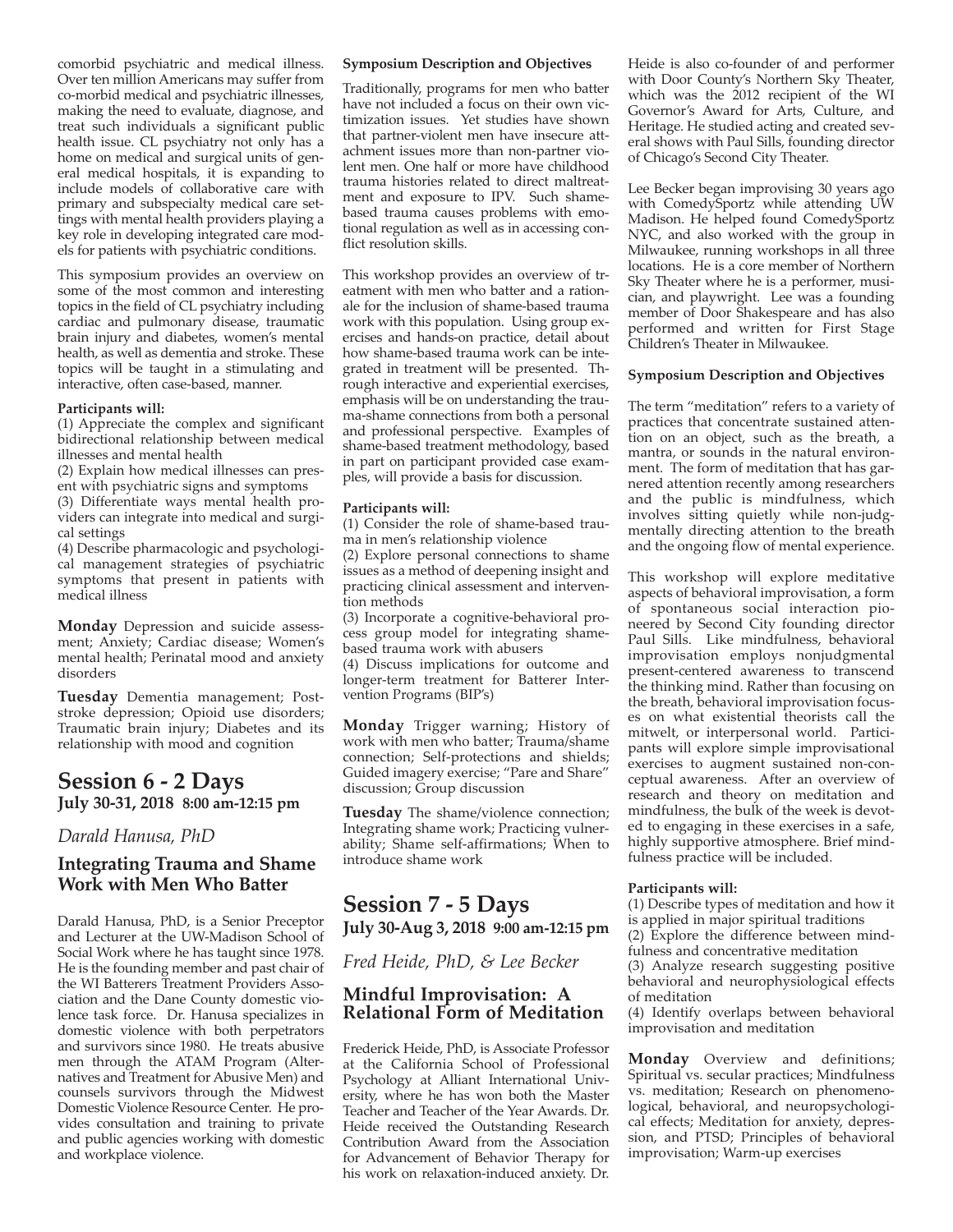**tuesday** Behavioral Improvisation I

**Wednesday** Behavioral Improvisation II

**thursday** Behavioral Improvisation III

**friday** Summary and conclusions; Wrap-up exercises

#### **Session 8 - 2 days august 2-3, 2018 8:00 am-12:15 pm**

*Jeffrey Garbelman, PhD*

#### **Suicide assessment, documentation, and the law**

Jeffrey Garbelman, PhD, is a psychologist at the Milwaukee VA, providing forensic opinions across a 12 state area involving veteran suicides and other causes of death. He is also the Milwaukee VA Police Psychological Consultant and co-directs the VA Centralized Assessment Unit. He is a consultant for the Wisconsin Department of Corrections, overseeing their Crisis Intervention Partners training program and is certified by the American Association of Suicidology in Psychological Autopsy providing consultation, training, and forensic services in areas of PTSD and suicide risk assessment, documentation, and the law.

#### **Symposium description and objectives**

Suicide is one of the leading public health problems of our time. As mental health professionals, we are charged with the assessment and treatment of suicide without the capacity to meaningfully predict suicide. In many cases, we lack even a shared language to discuss suicide risk. The result is often missed treatment opportunities, failures in communication of risk, over taxing of limited resources, and concerns of litigation.

This symposium provides an approach to suicide risk assessment and documentation which is pragmatic, evidence based, and legally justifiable based upon a detailed application-based discussion of theories of suicide with the review of various suicide risk assessment inventories. This session also includes an interactive certification training in one of the gold standards in suicide risk assessment: The Columbia Suicide Severity Rating Scale (CSSRS). The CSSRS is recognized as a best practice by the WHO, AMA, and was incorporated into the suicide section of the SCID and the CDC's definitions of suicidal ideation and behavior. It is used by dozens of government agencies, both locally and nationally.

#### **participants will:**

(1) Identify the current state of suicide risk assessment and impediments to predicting suicide

(2) Apply theories of suicide, research, and risk assessment to improve legally sound

documentation

(3) Create documentation which naturally flows toward evidence-based treatment of suicidality

(4) Receive certification in the CSSRS through discussion and case examples

**thursday** Overview and clinical/lifetime versions of the CSSRS; Suicidal ideation and behaviors; Non-suicidal self-injurious behaviors; Issues of lethality through discussion; Case examples

**friday** Clinical decision-making; Pragmatic documentation; Theories of suicide; Evidence-based treatment for suicidality

#### **Session 9 - 2 days august 2-3, 2018 8:00 am-12:15 pm**

*William R. Miller, PhD*

#### **Motivational interviewing: toward More effective counseling and psychotherapy**

William R. Miller, PhD, is Emeritus Distinguished Professor of Psychology and Psychiatry at the University of New Mexico where he served as Director of Clinical Training for the psychology doctoral program and as Co-Director of the Center on Alcoholism, Substance Abuse, and Addictions (CASAA). With more than 40 years of experience in addiction research and treatment, he served as principal investigator for research grants and contracts, founded a private practice group, directed a large public treatment program, and served as a consultant to organizations including the US Senate, the WHO, and the NIH. Dr. Miller and Stephen Rollnick are the developers of Motivational Interviewing.

#### **Symposium Description and Objectives**

This workshop will provide an up-to-date introduction to motivational interviewing via a combination of presentation, demonstration, and experiential practice. Particular focus will be on the linguistic and strategic features that are unique to MI. Though MI is itself an evidence-based intervention, it more generally provides a person-centered approach to clinical practice by specifying and integrating common therapeutic factors that influence treatment outcome.

#### **participants will:**

(1) Explain the four component processes of MI and the purpose of each

(2) Recognize client change and sustain talk

as key feedback for practitioners of MI (3) Demonstrate at least three ways to evoke

and strengthen change talk

(4) Identify common therapeutic factors that influence treatment outcomes

**thursday** Ambivalence and the guiding spirit of MI; Engaging skills: OARS and focusing; Change talk and sustain talk

**friday** Evoking and responding to change talk; Counseling with neutrality: Decisional balance; Resistance: Sustain talk and discord; Planning and learning

## **Session 10 - 5 days**

**august 6-10, 2018 9:00 am-12:15 pm**

*Francis Lu, MD*

#### **through compassion to Serenity in the Mindful viewing of Japanese films**

Francis Lu, MD, is the Luke & Grace Kim Professor in Cultural Psychiatry, Emeritus, at the University of CA, Davis. As a Distinguished Life Fellow of the American Psychiatric Association, Dr. Lu has contributed to cultural psychiatry, psychiatric education, film and psychiatry, and religion and spirituality. Since 1987, he has co-led 34 film seminars at Esalen Institute in Big Sur, CA. In 2008, the American Psychiatric Foundation awarded him its Advancing Minority Mental Health Award, and the Association for Academic Psychiatry awarded him its Lifetime Achievement Award. He is Secretary of the Society for the Study of Psychiatry and Culture and on the Board of the World Association for Cultural Psychiatry.

#### **Symposium Description and Objectives**

"Only the development of compassion and understanding for others can bring us the tranquility and happiness we all seek." ― Dalai Lama XIV

This seminar aims at a mindfulness experience through viewing five Japanese films in which inspiring characters embody positive psychological qualities (compassion, courage, forgiveness, gratefulness, wisdom, serenity) for the purpose of renewing these qualities in our lives and in our work with patients. These films engender mindfulness, evoke compassion, and lead viewers to serenity through their embodiment of exquisite Japanese aesthetic concepts that are accessible to all viewers. One film is shown on each of the five days with an introduction and centering process to begin the session and processing after the film focusing on the participant's own experience of the movie. Optional, non-CME evening sessions are offered in which an additional film is shown and processed. Movies take on an exquisite cumulative power when shown over five days in a group setting that is truly remarkable and unforgettable.

#### **participants will:**

(1) Explore viewing films from a mindfulness perspective

(2) Identify strengths of film characters related to positive psychological qualities

(3) Help patients view films from a mindful-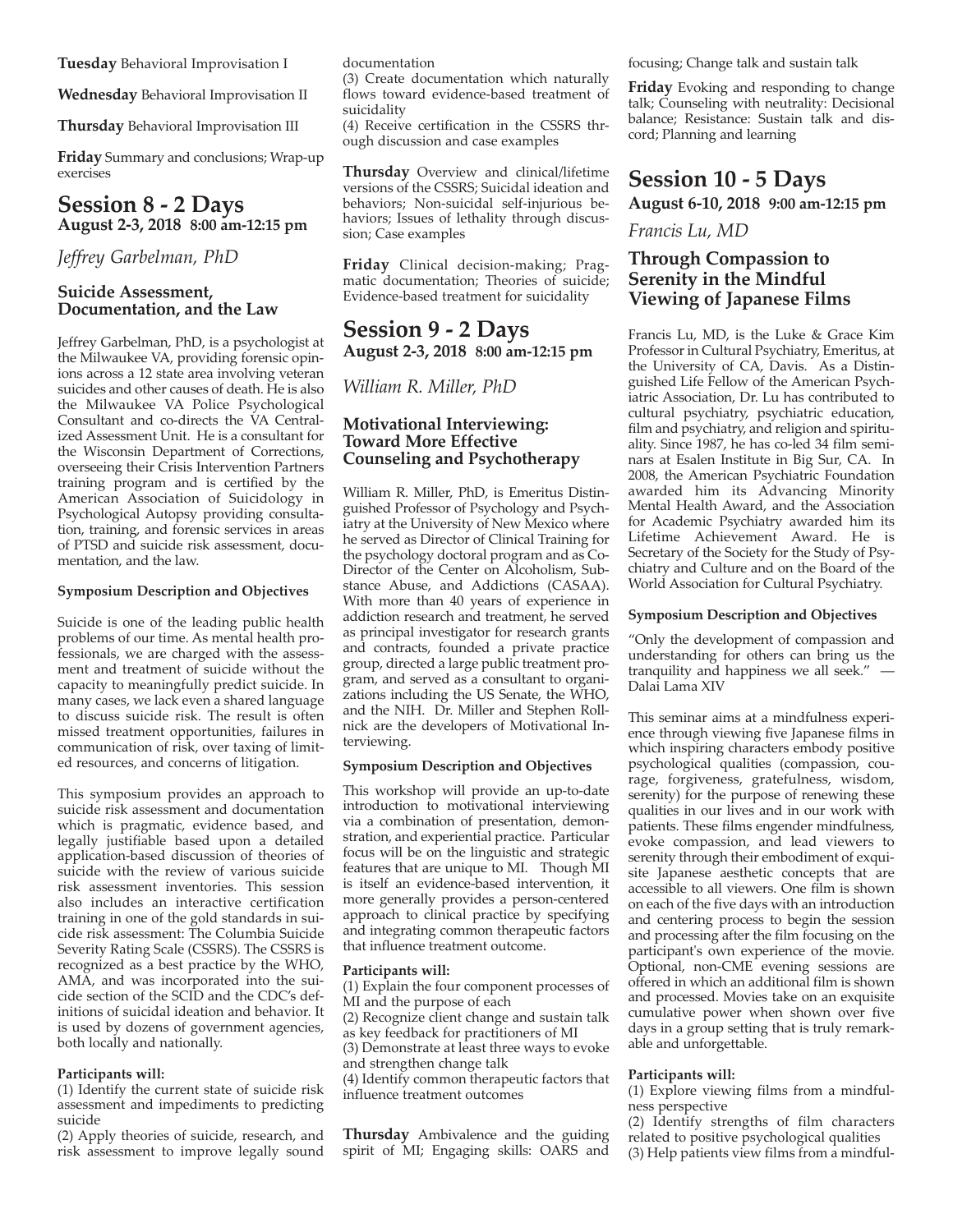ness perspective to embody positive psychological qualities

(4) Appreciate lessons learned in the seminar to work with patients and colleagues

**Monday** "Twenty-Four Eyes" (1954) Optional evening film "Dream Window: Reflections on the Japanese Garden" (1992)

**tuesday** "The Burmese Harp" (1956); Optional evening film "A German Requiem"

#### **Wednesday** "Ikiru" (1952)

**thursday** "Tokyo Story" (1953) Optional evening film "Rhapsody in August" (1991)

**friday** "Departures" (2008)

#### **Session 11 - 5 days**

**august 6-10, 2018 9:00 am-12:15 pm**

#### *Ronald Diamond, MD, & David Katzelnick, MD*

#### **practical Update to prescribing psychiatric Medications**

Ronald Diamond, MD, is retired Medical Director of Journey Mental Health and retired from the UW-Madison Department of Psychiatry in January 2018. He has been involved in community-based treatment of persons with severe and persistent mental illness for over 40 years. Dr. Diamond has taught and written on issues of staff training, ethics, decreasing coercion, medication compliance, psychiatric administration, and system design and is interested in how to integrate concepts of recovery and cultural competence into clinical practice.

David Katzelnick, MD, is Co-Chair of the Division of Integrated Behavioral Health and Professor of Psychiatry at the Mayo Clinic. His major clinical and research interests are mood and anxiety disorders and dissemination of effective treatments in primary care. He has been principal investigator for a number of retrospective and prospective randomized trials. He has lectured extensively on mood and anxiety disorders and ways to improve treatment of mental disorders in real world settings.

#### **Symposium description and objectives**

This workshop presents an update of psychopharmacology focusing on the needs of practicing clinicians by covering medications used to treat the most common psychiatric disorders including psychotic disorders, unipolar and bipolar disorders, anxiety, and borderline personality disorder. We will focus on indications for the use of medications, side effects, issues around use and risks, and review both what is well known and new findings that will improve outcomes. This workshop is appropriate for all clinicians prescribing

psychotropic medications including psychiatrists, primary care physicians, APNPs, nurses, and social workers who work with patients taking psychiatric medications.

#### **participants will:**

(1) Learn to use common rating scales used to measure depression, anxiety, alcohol use, and bipolar disorder

(2) Discuss how to collaborate with patients about medication decisions even with patients who are difficult to work with (3) Identify when to avoid benzodiazepine prescribing and when appropriate (4) Know lab tests to monitor patients on Lithium, atypical antipsychotics, valproic acid, carbamazepine, and lamotrigine

**Monday** Social aspects of prescribing medication; Measurement based care; Suicide assessment; Psychotic symptoms

**Tuesday** Pharmacological treatment of psychotic disorders; Clozapine: Complexities and advantages; Long acting injections; Labs and other monitoring; Side effects

**Wednesday** Non-psychotic uses of antipsychotic medications; Unipolar depression; Non-pharmacological treatment of affective disorder; Psychotherapy

**thursday** Bipolar disorder: Recognition and treatment

**friday** Anxiety disorders; Fear based, OCD based, and trauma based; Benzos, gabapentin, SSRIs, and others

### **Session 12 - 2 Days august 6-7, 2018 8:00 am-12:15 pm**

*Jerrold Post, MD*

#### **personality & politics**

Jerrold Post, MD, is Professor Emeritus of Psychiatry, Political Psychology, and International Affairs at George Washington University. Prior to his position there, he had a 21-year career with the CIA, where he founded and directed the Center for the Analysis of Personality and Political Behavior, providing assessments of foreign leadership and decision making for the President and other senior officials to prepare for high level negotiations and for use in crisis situations. Dr. Post is author of several books including, *Narcissism and Politics: Dreams of Glory*, and *The Mind of the Terrorist: The Psychology of Terrorism from the IRA to al-Qaeda*.

#### **Symposium description and objectives**

Political Psychology addresses the nexus between politics and psychology – what leads leaders to lead, followers to follow? How can ordinary people perpetrate extraordinary evil? This symposium will

survey the field of political psychology, the inter-discipline concerned with the connection between political and psychological processes. Consideration will be given to influences on political behavior from the perspective of the individual, the group, the organization, and the nation-state. Special consideration will be given to crisis decision making, the psychology of international conflict, and the need for enemies.

#### **participants will:**

(1) Review the psychology of political leadership and leader-follower relationships

(2) Comprehend the typology of leader personalities and the manner they influence decision making

(3) Understand how political socialization impacts the development of political identity from the psychobiographic perspective (4) Discuss the psychology of international conflict and how it influences decision making

**Monday** Political and clinical personality types; Transactional leadership; Transformational leadership; Charismatic leaderfollower relationships

**tuesday** Groupthink and crisis decision making; Psychopolitics of hatred; Destructive obedience and genocide

# **Session 13 - 2 Days**

**august 9-10, 2018 8:00 am-12:15 pm**

*Jerrold Post, MD*

#### **the Mind of the terrorist**

#### **Symposium description and objectives**

There is not one terrorism, but rather a spectrum of terrorisms, and accordingly there is a spectrum of terrorist psychologies. This symposium strives to convey an understanding of the individual, social, and organizational psychology of terrorism that impels members to righteously kill civilians in pursuit of their goals. Consideration is given to the implications of current trends for the future course of terrorism, and implications for counter-terrorism.

#### **participants will:**

(1) Recognize the spectrum of terrorisms (2) Differentiate between different types of terrorism and their differing psychologies (3) Understand the evolution of terrorist tactics and the implications for the future course of terrorism

(4) Apply all of the above to the understanding of principles of counter-terrorism

**thursday** Definitions and typologies; Historical background; Terrorist psychology

**friday** Terrorist tactics; Terrorism and the media; Counter-terrorism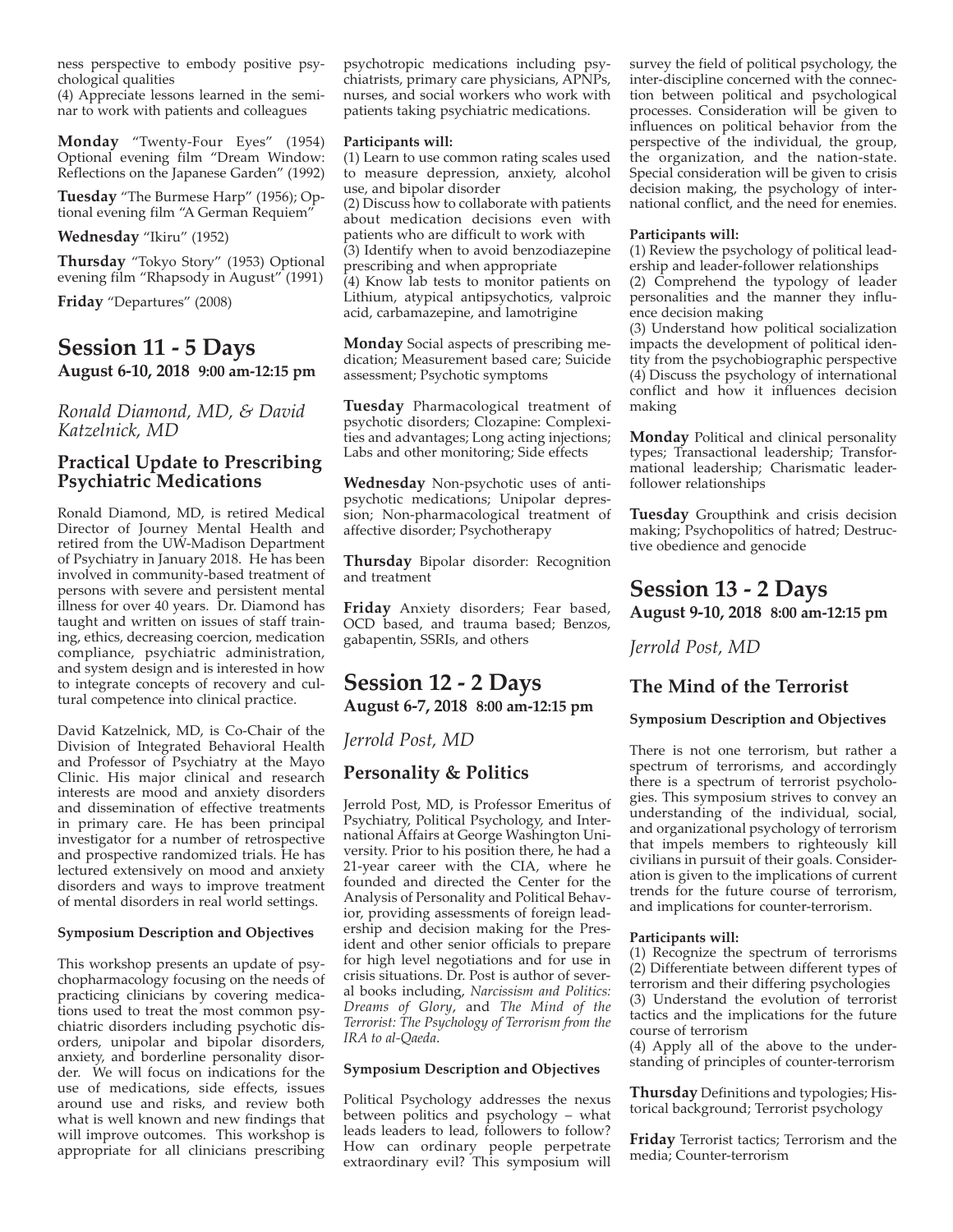# **Tuition and Refunds**

Tuition for 5-day sessions is \$610. Twoday sessions are \$350. Tuition for full-time graduate students and resident physicians is \$360 per week with a letter from the training director. Please note: A \$10.00 non-refundable processing fee is assessed on all registrations.

Tuition for 5-day sessions will be reduced to \$560, and to \$300 for 2-day sessions, if received by May 18, 2018. Groups of 3 or more may deduct an additional \$50 from each 5-day registration and an additional \$25 from each 2-day registration if submitted at the same time with payment.

Refunds, minus a \$50 administrative fee, may be obtained if requested in writing no later than 15 days prior to the beginning of each session. There will be no refunds thereafter.

### **accommodations**

Lodging in July and August is in great demand; it is crucial that you make reservations early. A block of suites has been set aside at the Landmark Resort. These suites will be held until June 15, 2018, or until they are filled. After that, the rooms are on a space available basis.

From its site on the bluff, the Landmark offers outstanding views of the waters of Green Bay with 294 units comprised of 1, 2, and 3 bedroom suites. Facilities include the Carrington Pub and Grill, 10 meeting and function rooms, 1 indoor and 3 outdoor pools, 2 tennis courts, whirlpools and steam rooms, and a fitness center and game room. The Landmark Resort is Door County's largest and best full-service facility. As of May 2017, all suites at the Landmark have been renovated! Visit their website for photos and details.



**The Landmark Resort** 4929 Landmark Drive Egg Harbor, Wisconsin 54209 Reservations (800) 273-7877 http//:www.thelandmarkresort.com

Please indicate that you are attending the Summer Institute.

# **disclosure**

Consistent with ACCME policy, faculty for all MCW continuing education programs must disclose all relevant financial relationships with commercial organizations. MCW has a mechanism in place to identify and resolve conflicts in advance of the DCSI.



| Miles from Egg Harbor |           |
|-----------------------|-----------|
| Green Bay             | 59 miles  |
| Milwaukee             | 160 miles |
| Madison               | 196 miles |
| Chicago               | 246 miles |
|                       |           |

# **accreditation**

The Medical College of Wisconsin is accredited by the Accreditation Council for Continuing Medical Education to provide continuing medical education for physicians.

# **Designation of Credit**

The Medical College of Wisconsin designates each week-long session of this live activity for a maximum of 15 *AMA PRA Category 1 Credits***tM** and each two-day session for a maximum of 8 *AMA PRA Category 1 Credits***tM**. Physicians should claim only the credit commensurate with the extent of their participation in the activity. MCW designates each week-long session for up to 15 hours of participation and each two-day session for up to 8 hours of participation for continuing education for allied health professionals.

The Medical College of Wisconsin is approved by the American Psychological Association to sponsor continuing education for psychologists. MCW maintains responsibility for this program and its content. This activity contains content or processes that may be potentially stressful.



MCW is registered with the Illinois Department of Professional Regulation as a Continuing Education Sponsor for social workers (license number 159-000664).

Application for CME credit has been filed with the American Academy of Family Physicians. Determination of credit is pending.

**for more information contact:** Brenda Konczal (414) 955-7250 MCW Department of Psychiatry 8701 Watertown Plank Road Milwaukee, WI 53226 www.mcw.edu/psychiatry/doorcounty.htm e-mail: summerinstitute@mcw.edu

# **registration**

Please note that we are no longer accepting payment by check. Please use Ethos to register and pay by credit card.

# **ethosce Website: http://ocpe.mcw.edu**

If you do not already have an EthosCE account, select Create Account in the upper right hand corner and enter all of the required information.

You will need to access this account again to complete a course evaluation and print your CME certificate, so **please make a note of your username and password**.

The deadline for claiming CME credit is **december 31, 2018**, after which a \$25 late fee will be applied.

#### **register and pay for a Session**

Log in to your newly created or existing Ethos account, then select:

Learning Groups

Behavioral Health

The 32nd Annual Door County Summer Institute

Select a session you wish to attend

Add to cart

Click Checkout to pay or Continue Shopping to add another session

# **registration fees:**

**5-day Sessions: 1, 2, 7, 10, & 11 before May 18, 2018 after May 18, 2018** \$560.00 \$610.00 Additional Session (enter coupon code +DCSI) \$460.00 \$510.00

**2-day Sessions: 3, 4, 5, 6, 8, 9, 12, & 13 before May 18, 2018 after May 18, 2018** \$300.00 \$350.00

**Group Rate** (Minimum 3 registrations) **before May 18, 2018 after May 18, 2018 5-Day Sessions** \$515.00 (per person) \$560.00 (per person)

#### **2-Day Sessions**

\$275.00 (per person) \$325.00 (per person) Please call (414) 955-7250 with names of group members and receive a coupon code before registering.

#### **full time students/residents**

| <b>Before May 18, 2018</b>                  | <b>After May 18, 2018</b> |
|---------------------------------------------|---------------------------|
| \$310.00                                    | \$360.00                  |
| $\left($ call 414-955-7250 for coupon code) |                           |